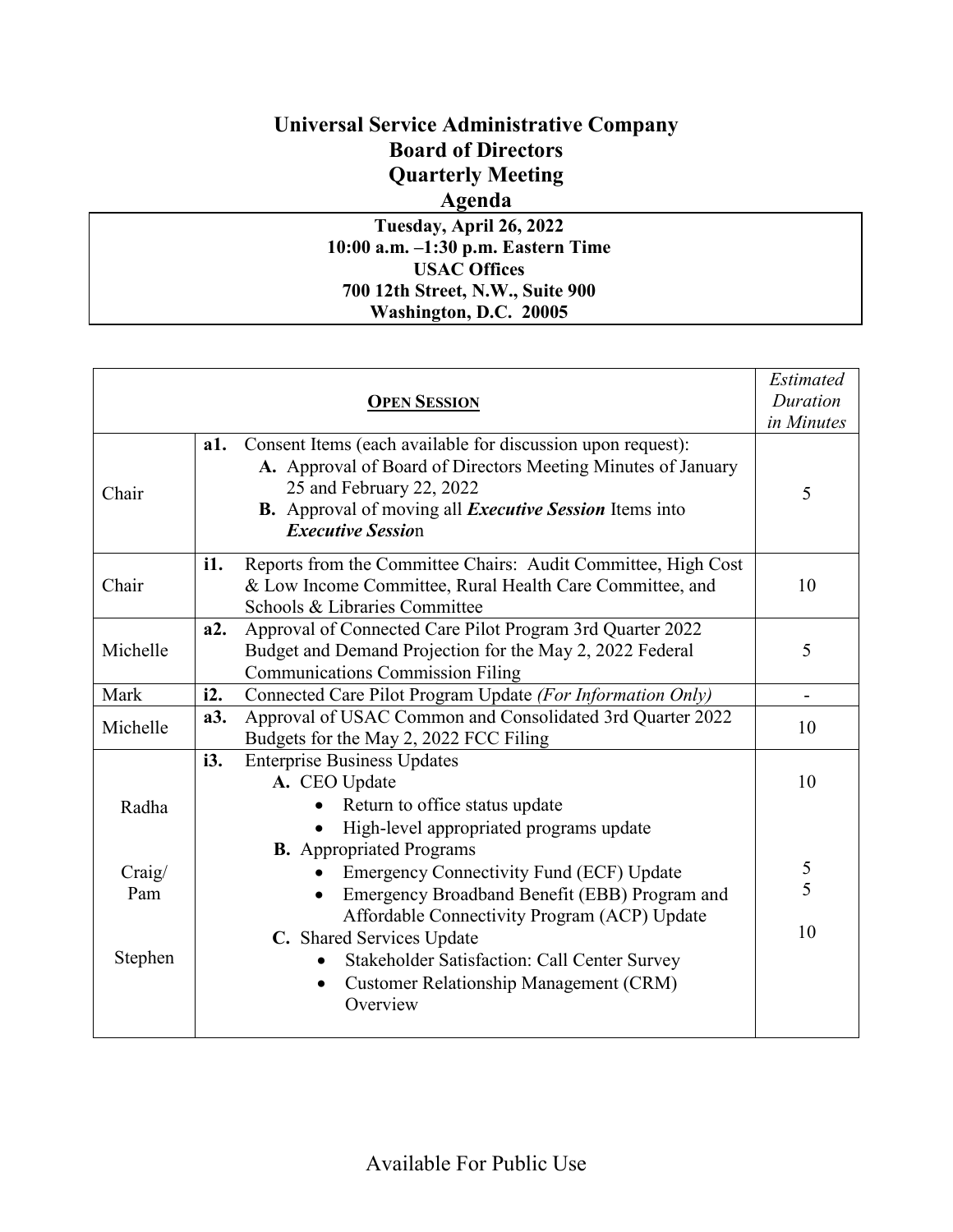|               | <b>EXECUTIVE SESSION</b>                                                                                                                                                                                                                                                                         | <b>Estimated</b> |
|---------------|--------------------------------------------------------------------------------------------------------------------------------------------------------------------------------------------------------------------------------------------------------------------------------------------------|------------------|
|               | <b>Confidential - Executive Session Recommended</b>                                                                                                                                                                                                                                              | Duration in      |
|               |                                                                                                                                                                                                                                                                                                  | <b>Minutes</b>   |
| Radha<br>Kyle | Enterprise Business Updates (Continued)<br><i>i</i> 4.<br>A1. CEO Update<br>Program Management Approach for Program Systems<br>Development<br><b>Annual Report Feedback</b><br>A2. Information Security Update<br>Log4J Update<br>Cybersecurity Executive Order Goals<br>FISMA Compliance Update | 30               |
| Chris         | <b>B.</b> Enterprise Risk Management:<br>1. 1Q 2022 Risk Management Update<br>2. Risk Management Council Minutes<br>(For Information Only)                                                                                                                                                       |                  |
| Chris         | C. Procurement Business Update<br>(For Information Only)                                                                                                                                                                                                                                         |                  |
| Michelle      | Information on Contribution Factor<br>D.                                                                                                                                                                                                                                                         | 5                |
| Chris         | Consideration of a Task Order Award for High Cost Payment<br>a4.<br>Quality Assurance (PQA) Assessments                                                                                                                                                                                          | 5                |
| Chris         | Consideration of a Contract Award for Information Security<br>a5.<br><b>Program Compliance Support Services</b>                                                                                                                                                                                  | 5                |
| Chris         | Consideration of a Contract Award for EnterpriseDB Postgres<br><b>a6.</b><br>Licenses                                                                                                                                                                                                            | 5                |
| Chris         | Consideration of a Multi-Award Task Order for Web Application<br>a7.<br><b>Support Services</b>                                                                                                                                                                                                  | 5                |
| Chris         | a8. Consideration of a Contract Award for IT Development and<br>Technical Services to Support Appian-Based Platform                                                                                                                                                                              | 5                |
| Chris         | Consideration to Exercise Option Year for Chief Information<br>a9.<br>Security Officer (CISO) Advisory Services                                                                                                                                                                                  | 5                |
| Chris         | a10. Consideration of a Contract Award for a Governance, Risk and<br>Compliance (GRC) Tool and Professional Services                                                                                                                                                                             | 5                |
| Chris         | a11. Consideration of a Contract Award for Benefits Broker Services                                                                                                                                                                                                                              | 5                |
| Chris         | a12. Consideration of a Contract Modification for Affordable<br>Connectivity Program (ACP) Call Center Services                                                                                                                                                                                  | 5                |
| Teleshia      | Information on Two USAC Audit and Assurance Audit Division<br><i>i</i> 5.<br>Universal Service Contributor Revenue Audit Report<br>(For Information Only)                                                                                                                                        |                  |
| Sabina        | <i>i</i> <sub>6</sub> .<br>Personnel Matter: Employee Engagement Survey                                                                                                                                                                                                                          | 10               |
| Chair         | i7.<br>Confidential Executive Session: Board of Directors Only                                                                                                                                                                                                                                   | 15               |